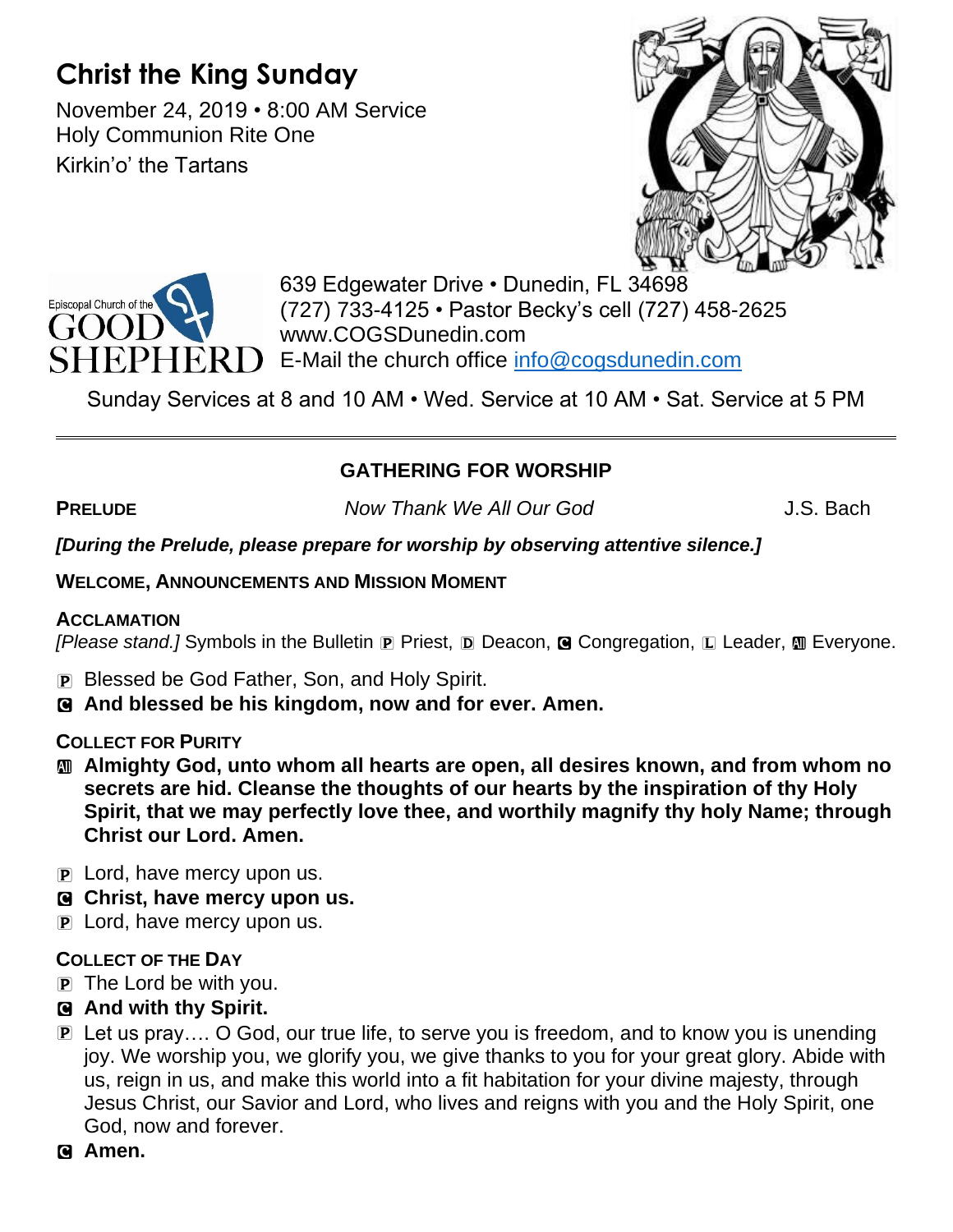# **KIRKIN' O' THE TARTANS**

*[Please stand for Scotland the Brave.]*

P Present the Tartans! Will you each state the name of your clan. [*When invited by the priest, please state the name of your clan, sept or family. After presenting the name, please be seated.*]

P Eternal God, Our Father, bless the members, symbols and sacred colors of the clans present today, and grant that all who share this heritage of faith and sacrifice may do justly, love mercy, and walk humbly with you; through the grace of our Lord Jesus Christ.

#### C **Amen.**

- P The Celtic conviction of the unity of all Creation bids us to use our proud heritage not as a means of division or superiority, but to bring blessing and hospitality to all humanity. Let us covenant together in the spirit of unity:
- C **We are all united in the clan and Kirk of Jesus Christ, for there is but one Lord, one faith, one baptism, one God and Father of us all. We present ourselves before Almighty God in gratitude for our heritage and covenant with God and with humanity to be people that seek to be a blessing to all lands, clans and times. Amen.**
- P May God, who has given you the will to make this covenant, give you the grace and means to keep it.

#### **THE WORD OF GOD**

**The Readings** Jeremiah 23:1-6, Psalm 46, Colossians 1:11-20, Luke 23:33-43

#### *[Please be seated.]*

#### **The First Reading**

L *The First Reading is taken from Jeremiah, chapter 23…*

Watch out, you shepherds who destroy and scatter the sheep of my pasture, declares the Lord. This is what the LORD, the God of Israel, proclaims about the shepherds who "tend to" my people: You are the ones who have scattered my flock and driven them away. You haven't attended to their needs, so I will take revenge on you for the terrible things you have done to them, declares the LORD. I myself will gather the few remaining sheep from all the countries where I have driven them. I will bring them back to their pasture, and they will be fruitful and multiply. I will place over them shepherds who care for them. Then they will no longer be afraid or dread harm, nor will any be missing, declares the LORD.

The time is coming, declares the Lord, when I will raise up a righteous descendant from David's line, and he will rule as a wise king. He will do what is just and right in the land. During his lifetime, Judah will be saved and Israel will live in safety. And his name will be The LORD Is Our Righteousness.

L The Word of the Lord.

#### C **Thanks be to God.**

#### **The Psalm**

- L *We will read responsively Psalm 46…*
- $\Box$  God is our refuge and strength, a very present help in trouble.
- C **Therefore we will not fear, though the earth be moved, and though the mountains be toppled into the depths of the sea;**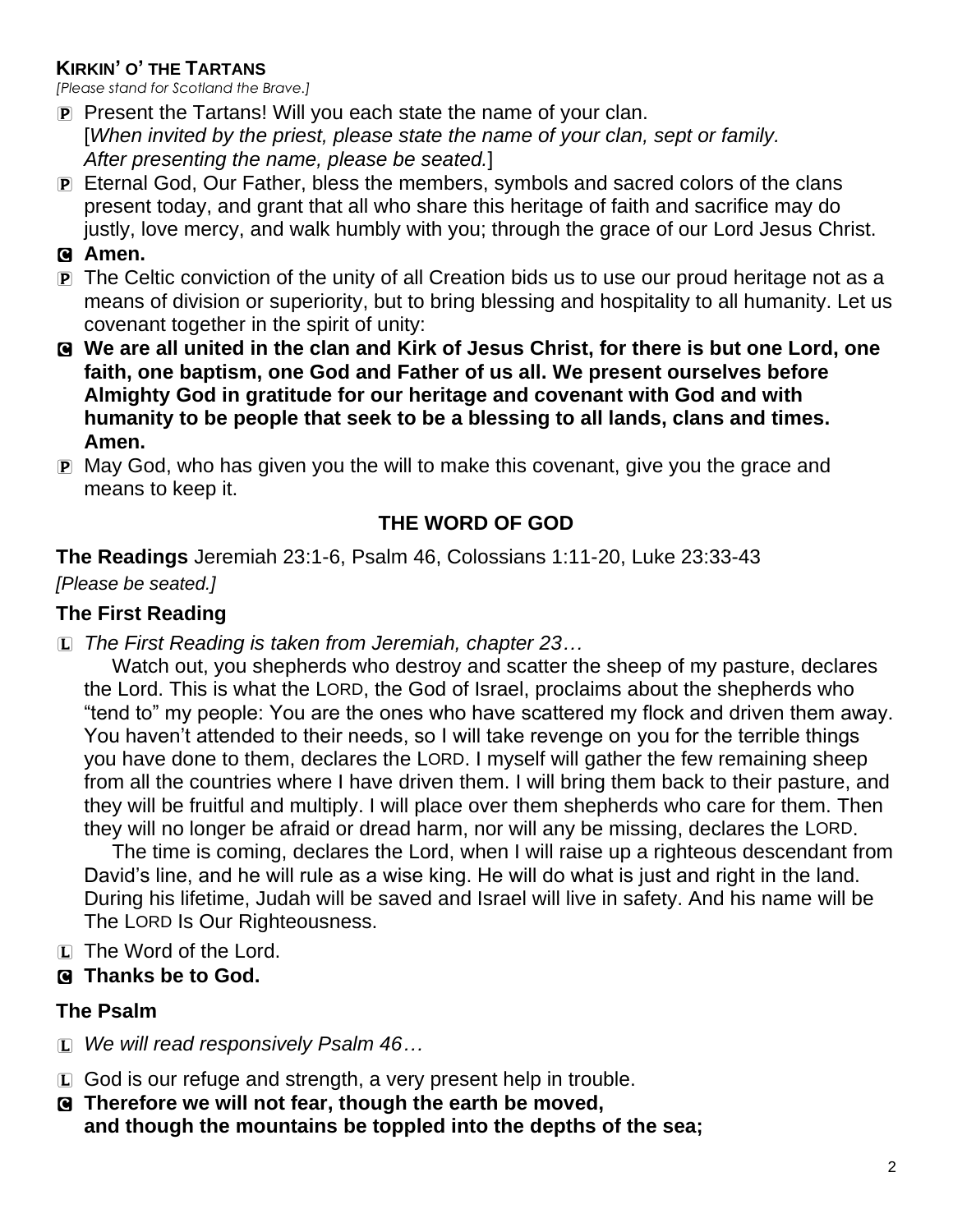- $\Box$  Though its waters rage and foam, and though the mountains tremble at its tumult.
- C **The LORD of hosts is with us; the God of Jacob is our stronghold.**
- $E$  There is a river whose streams make glad the city of God, the holy habitation of the Most High.
- C **God is in the midst of her; she shall not be overthrown; God shall help her at the break of day.**
- $E$  The nations make much ado, and the kingdoms are shaken; God has spoken, and the earth shall melt away.
- C **The LORD of hosts is with us; the God of Jacob is our stronghold.**
- L Come now and look upon the works of the LORD, what awesome things he has done on earth.
- C **It is he who makes war to cease in all the world; he breaks the bow, and shatters the spear, and burns the shields with fire.**
- L "Be still, then, and know that I am God; I will be exalted among the nations; I will be exalted in the earth."

C **The LORD of hosts is with us; the God of Jacob is our stronghold.** 

# **The Second Reading**

L *The Second Reading is taken from Colossians, chapter 1…*

May you be strengthened through his glorious might so that you endure everything and have patience; and by giving thanks with joy to the Father. He made it so you could take part in the inheritance, in light granted to God's holy people. He rescued us from the control of darkness and transferred us into the kingdom of the Son he loves. He set us free through the Son and forgave our sins.

The Son is the image of the invisible God, the one who is first over all creation, because all things were created by him: both in the heavens and on the earth, the things that are visible and the things that are invisible. Whether they are thrones or powers, or rulers or authorities, all things were created through him and for him. He existed before all things, and all things are held together in him. He is the head of the body, the church, who is the beginning, the one who is firstborn from among the dead so that he might occupy the first place in everything. Because all the fullness of God was pleased to live in him, and he reconciled all things to himself through him—whether things on earth or in the heavens. He brought peace through the blood of his cross.

# L The Word of the Lord.

# C **Thanks be to God.**

# **The Gospel**

*[Please stand.]*

- D The Holy Gospel of our Lord Jesus Christ according to Luke.
- C **Glory be to thee, O Lord.**
- D When they arrived at the place called The Skull, they crucified him, along with the criminals, one on his right and the other on his left. Jesus said, "Father, forgive them, for they don't know what they're doing." They drew lots as a way of dividing up his clothing.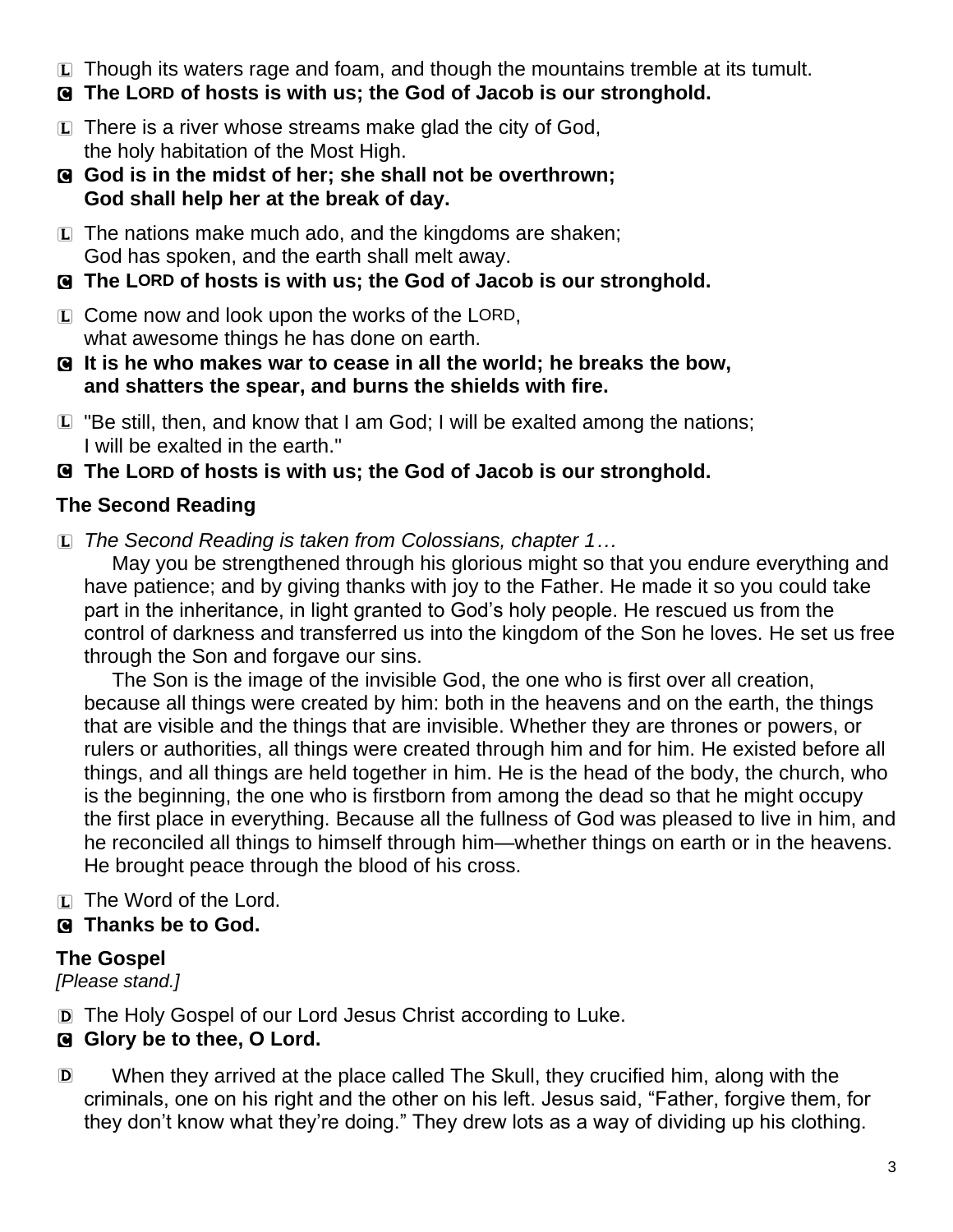The people were standing around watching, but the leaders sneered at him, saying, "He saved others. Let him save himself if he really is the Christ sent from God, the chosen one."

The soldiers also mocked him. They came up to him, offering him sour wine and saying, "If you really are the king of the Jews, save yourself." Above his head was a notice of the formal charge against him. It read "This is the king of the Jews."

One of the criminals hanging next to Jesus insulted him: "Aren't you the Christ? Save yourself and us!"

Responding, the other criminal spoke harshly to him, "Don't you fear God, seeing that you've also been sentenced to die? We are rightly condemned, for we are receiving the appropriate sentence for what we did. But this man has done nothing wrong." Then he said, "Jesus, remember me when you come into your kingdom."

Jesus replied, "I assure you that today you will be with me in paradise."

D The Gospel of the Lord.

#### C **Praise be to thee, O Christ.**

**SERMON** Becky Robbins-Penniman

*[Please be seated.]*

**NICENE CREED** 

*[Please stand.]*

C **We believe in one God, the Father, the Almighty, maker of heaven and earth, of all that is, seen and unseen.** 

**We believe in one Lord, Jesus Christ, the only Son of God, eternally begotten of the Father, God from God, Light from Light, true God from true God, begotten, not made, of one Being with the Father. Through him all things were made. For us and for our salvation he came down from heaven: by the power of the Holy Spirit he became incarnate from the Virgin Mary, and was made man. For our sake he was crucified under Pontius Pilate; he suffered death and was buried. On the third day he rose again in accordance with the Scriptures; he ascended into heaven and is seated at the right hand of the Father. He will come again in glory to judge the living and the dead, and his kingdom will have no end.**

**We believe in the Holy Spirit, the Lord, the giver of life, who proceeds from the Father and the Son. With the Father and the Son he is worshiped and glorified. He has spoken through the Prophets. We believe in one holy catholic and apostolic Church. We acknowledge one baptism for the forgiveness of sins. We look for the resurrection of the dead, and the life of the world to come. Amen.**

#### **PRAYERS OF THE PEOPLE**

*[Please sit, stand, or kneel, as you prefer.]*

- D Let us pray for the whole state of Christ's Church and the world.
- L Almighty and everliving God, who in thy holy Word hast taught us to make prayers, and supplications, and to give thanks for all humanity Receive these our prayers which we offer unto thy divine Majesty, beseeching thee to inspire continually the Universal Church with the spirit of truth, unity, and concord; and grant that all those who do confess thy holy Name may agree in the truth of thy holy Word, and live in unity and godly love. King of Love,

#### C **Hear our prayer.**

 $\Box$  Give grace, O heavenly Father, to all bishops, especially to Michael, our Presiding Bishop; Dabney, our Bishop; Barry and Michael, our Assisting Bishops; Becky, our Rector; Cindy,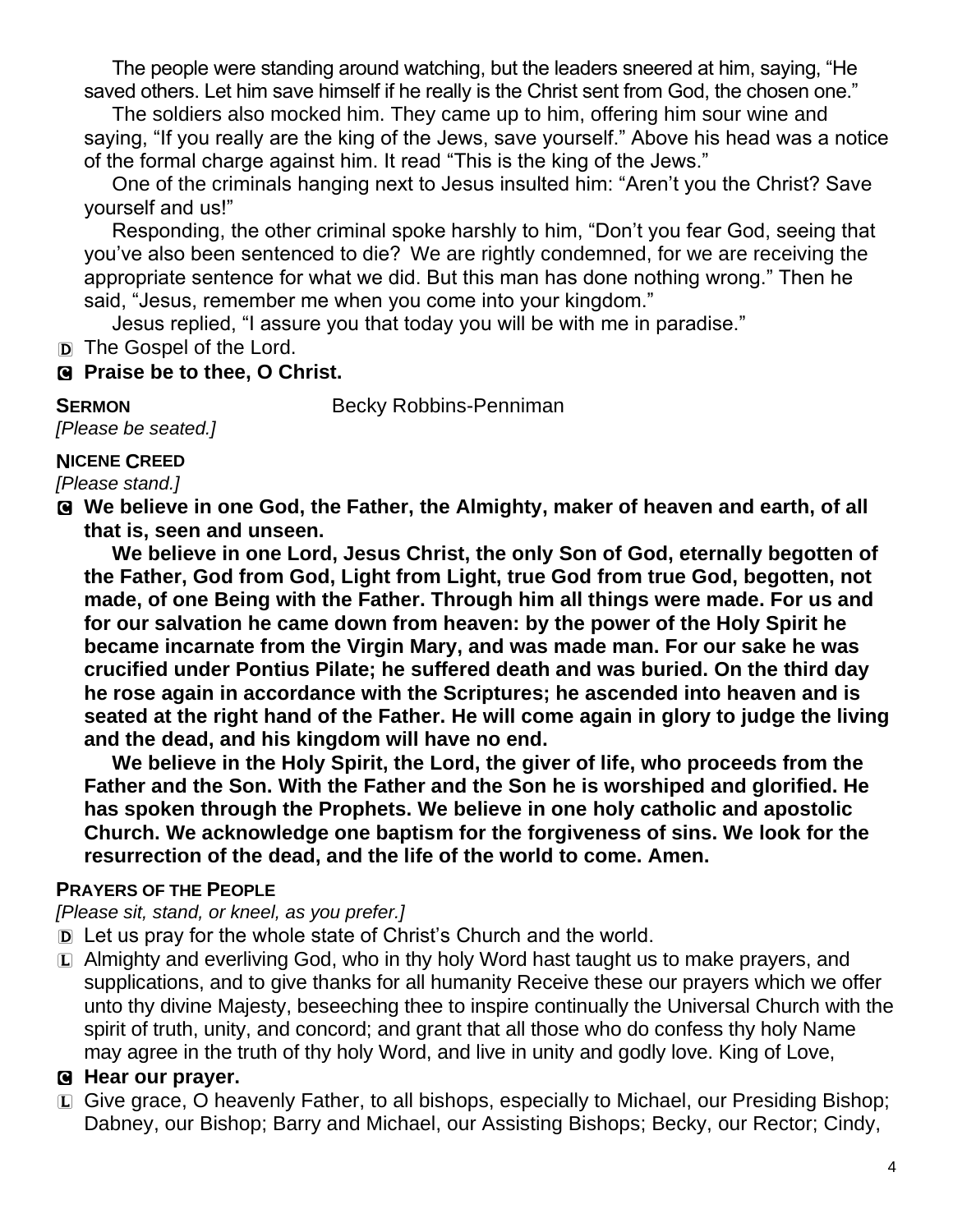our Deacon; Ann, our Priest Associate; to our companion diocese of the Dominican Republic; to these Episcopal Churches in our Diocese; All Souls, North Fort Myers; St. John's, Naples; and DaySpring Conference Center, Parrish; to the Clearwater Deanery Collaboration Partners; and to all priests, deacons, and the laity in their ministry; that they may, both by their life and doctrine, set forth thy true and lively Word, and rightly and duly administer thy holy Sacraments. King of Love,

# C **Hear our prayer.**

 $\Box$  And to all thy people give thy heavenly grace, and especially to this congregation here present; that, with meek heart and due reverence, they may hear and receive thy holy Word, truly serving thee in holiness and righteousness all the days of their life. King of Love,

# C **Hear our prayer.**

L We beseech thee also so to rule the hearts of those who bear the authority of government in this and every land, especially President Trump, that they may be led to wise decisions and right actions for the welfare and peace of the world. We pray that all God's children, especially those in the Middle East, might live in the hope of the world peace for which we are created. King of Love,

# C **Hear our prayer.**

L And we most humbly beseech thee, of thy goodness, O Lord, to comfort and succor [*Add handwritten names from notebook*] and all those who, in this transitory life, are in trouble, sorrow, need, sickness, or any other adversity, especially those listed in the weekly news who have asked for our prayers. I now invite you to pray for others by name, aloud or in your hearts. [*Leave time…*] King of Love,

# C **Hear our prayer.**

 $\Box$  Open, O Lord, the eyes of all people to behold thy gracious hand in all thy works, that, rejoicing in thy whole creation, they may honor thee with their substance, and be faithful stewards of thy bounty. We give thanks for the flowers given today in loving memory of Rochelle Kay Pylman given by Ron Pylman and in thanksgiving for the marriage yesterday of Laura Marie Fowler and John Francis Blasi III, and for all the blessings of this life. I invite you to name a blessing either silently or aloud. [*Leave time…* ] King of Love,

# C **Hear our prayer.**

 $\Box$  And we also bless thy holy Name for all thy servants departed this life in thy faith and fear, [*especially… add names from notebook*]. Please add names of those on your heart, silently or aloud. [*Leave time…*] We beseech thee to grant them continual growth in thy love and service; and to grant us grace so to follow the good examples of all thy saints, that with them we may be partakers of thy heavenly kingdom. King of Love,

# C **Hear our prayer.**

- L Grant these our prayers, O Father, for Jesus Christ's sake, our only Mediator and Advocate.
- C **Amen.**

# **CONFESSION AND FORGIVENESS OF SIN**

*[Please stand or kneel, as you choose.]*

- D Let us humbly confess our sins unto Almighty God. [*Silence is kept.]* Most merciful God,*…*
- C **we confess that we have sinned against thee in thought, word, and deed, by what we have done, and by what we have left undone. We have not loved thee with our whole heart; we have not loved our neighbors as ourselves. We are truly sorry and we humbly repent. For the sake of thy Son Jesus Christ, have mercy on us and**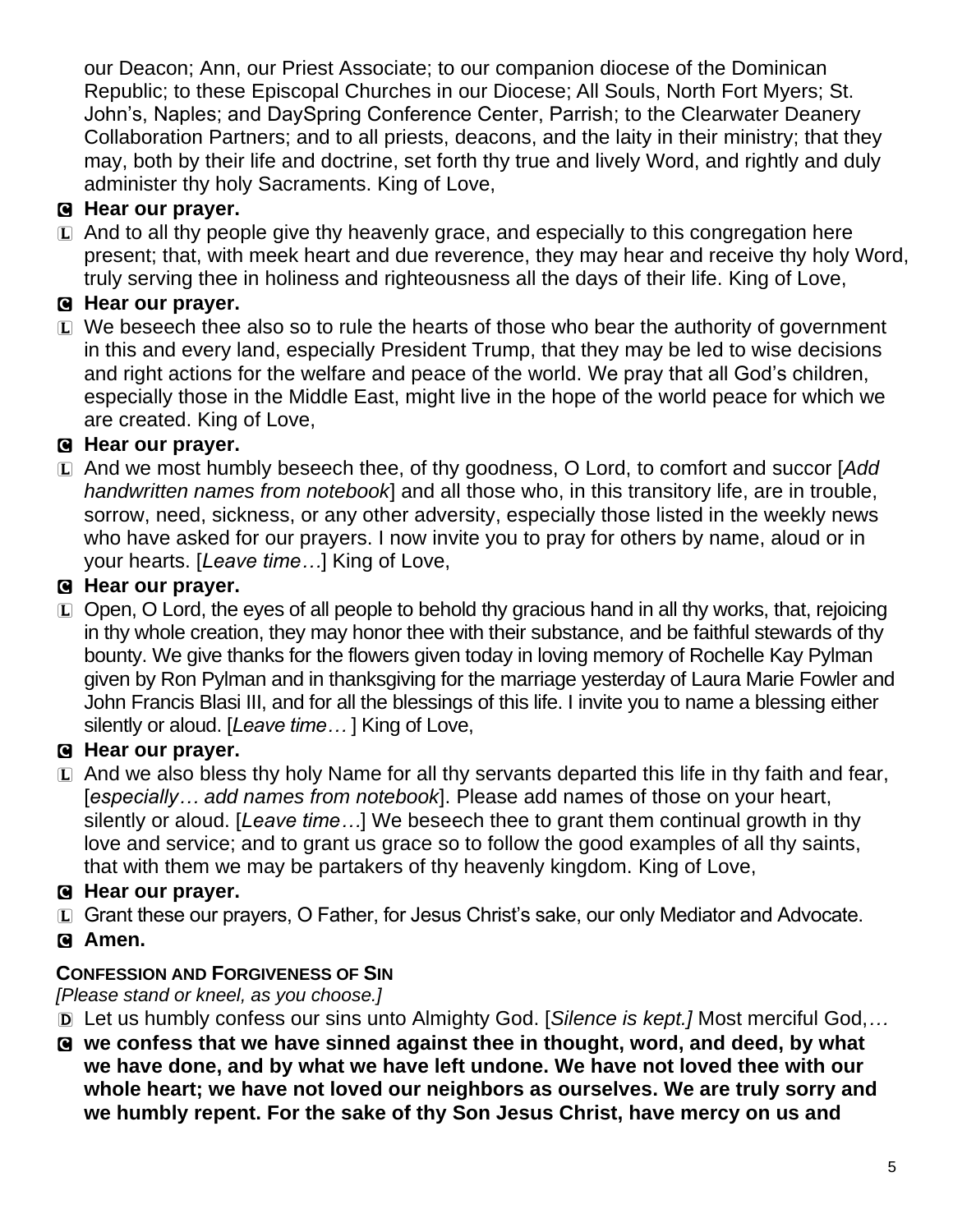#### **forgive us; that we may delight in thy will, and walk in thy ways, to the glory of thy Name. Amen.**

- P Almighty God, our heavenly Father, who of his great mercy hath promised forgiveness of sins to those who with hearty repentance and true faith turn unto him, have mercy upon you, pardon and deliver you from all your sins, confirm and strengthen you in all goodness, and bring you to everlasting life; through Jesus Christ our Lord.
- C **Amen.**

#### **PRAYERS AND BLESSINGS**

#### **THE PEACE**

*[Please stand.]*

- P The peace of the Lord be always with you.
- C **And with thy spirit.**

# **THE HOLY COMMUNION**

# **OFFERTORY SENTENCE**

D Let us present our offerings to the Lord. Yours, Lord, is the greatness, the power, the glory, the splendor, and the majesty; for everything in heaven and on earth is yours. All things come from you, and of your own we give you.

*[If this is your first time worshiping with us, please let your offering be only the completed blue guest card, and let this service be our gift to you.]*

#### **OFFERTORY**

#### **PRESENTATION OF THE OFFERINGS**

*[Please stand when the offerings of bread, wine, and money are presented by the Deacon.]*

- D As we receive these gifts, we acknowledge
- C **All things come from thee, O Lord and of thine own have we given thee.**

# **THE GREAT THANKSGIVING:** Eucharistic Prayer II

- $\mathbf{p}$  The Lord be with you.
- C **And with thy spirit.**
- P Lift up your hearts.
- C **We lift them up unto the Lord.**
- P Let us give thanks unto our Lord God.
- C **It is meet and right so to do.**
- **P** It is very meet, right, and our bounden duty, that we should at all times, and in all places. give thanks unto thee, O Lord, holy Father, almighty, everlasting God, for by water and the Holy Spirit you have made us a new people in Jesus Christ our Lord, to show forth your glory in all the world. Therefore, with Angels and Archangels, and with all the company of heaven, we laud and magnify thy glorious Name; evermore praising thee, and saying,
- C **Holy, holy, holy, Lord God of Hosts Heaven and earth are full of thy glory. Glory be to thee, O Lord Most High. Blessed is he that cometh in the name of the Lord. Hosanna in the highest.**

*[Please kneel or stand, as you choose.]*

P All glory be to thee, O Lord our God, for that thou didst create heaven and earth, and didst make us in thine own image; and, of thy tender mercy, didst give thine only Son Jesus Christ to take our nature upon him, and to suffer death upon the cross for our redemption. He made there a full and perfect sacrifice for the whole world; and did institute, and in his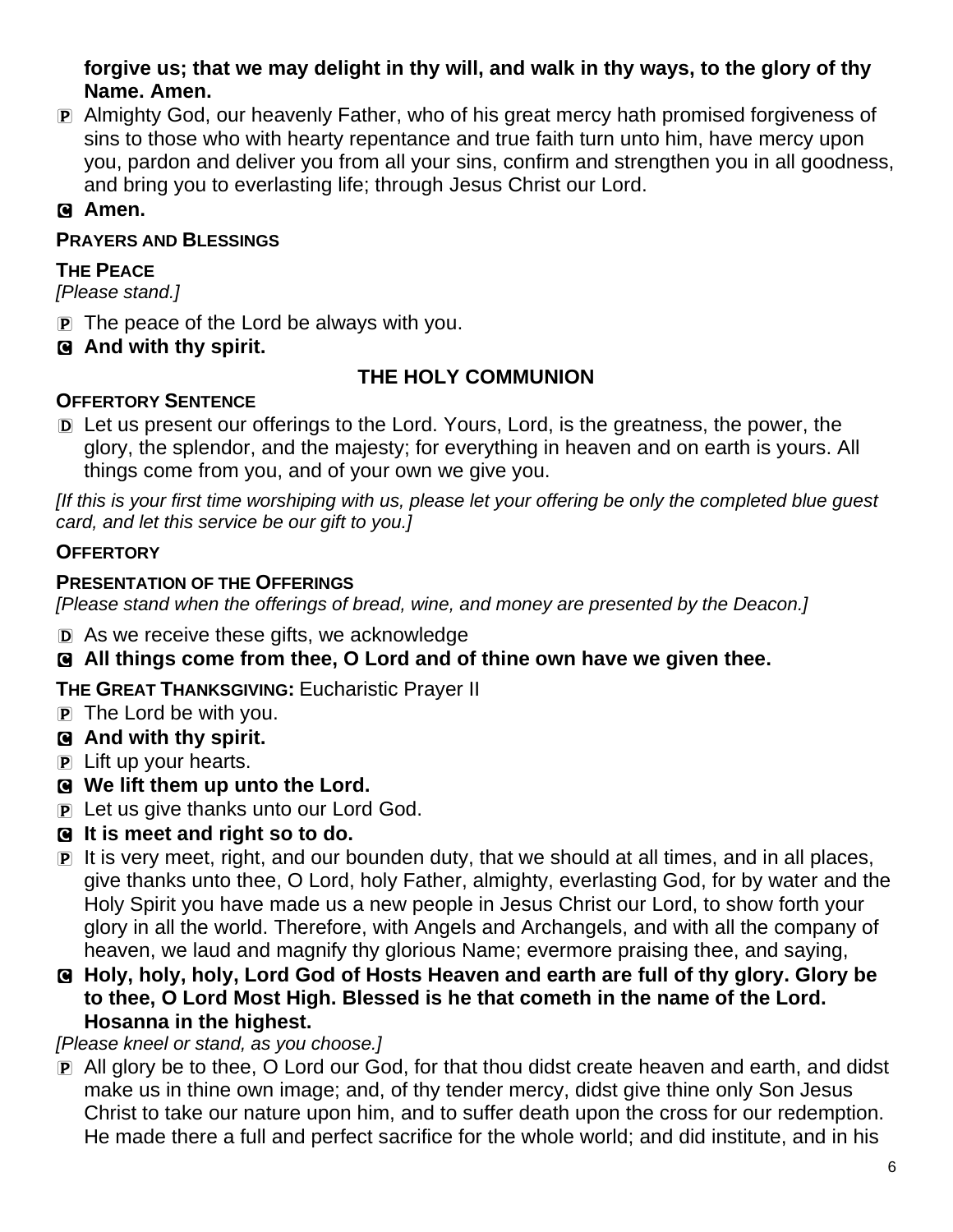holy Gospel command us to continue, a perpetual memory of that his precious death and sacrifice, until his coming again.

P For in the night in which he was betrayed, he took bread; and when he had given thanks to thee, he broke it, and gave it to his disciples, saying, "Take, eat, this is my Body, which is given for you. Do this in remembrance of me."

Likewise, after supper, he took the cup; and when he had given thanks, he gave it to them, saying, "Drink this, all of you; for this is my Blood of the New Covenant, which is shed for you, and for many, for the remission of sins. Do this, as oft as ye shall drink it, in remembrance of me."

Wherefore, O Lord and heavenly Father, we thy people do celebrate and make, with these thy holy gifts which we now offer unto thee, the memorial thy Son hath commanded us to make; having in remembrance his blessed passion and precious death, his mighty resurrection and glorious ascension; and looking for his coming again with power and great glory. And we most humbly beseech thee, O merciful Father, to hear us, and, with thy Word and Holy Spirit, to bless and sanctify these gifts of bread and wine, that they may be unto us the Body and Blood of thy dearly-beloved Son Jesus Christ.

- C **And we earnestly desire thy fatherly goodness to accept this our sacrifice of praise and thanksgiving, whereby we offer and present unto thee, O Lord, our selves, our souls and bodies. Grant, we beseech thee, that all who partake of this Holy Communion may worthily receive the most precious Body and Blood of thy Son Jesus Christ, and be filled with thy grace and heavenly benediction; and also that we and all thy whole Church may be made one body with him, that he may dwell in us, and we in him; through the same Jesus Christ our Lord;**
- P By whom, and with whom, and in whom, in the unity of the Holy Ghost all honor and glory be unto thee, O Father Almighty, world without end.

# C **AMEN.**

# **THE LORD'S PRAYER**

- P And now, as our Savior Christ hath taught us, we are bold to say,
- C **Our Father, who art in heaven, hallowed be thy Name, thy kingdom come, thy will be done, on earth as it is in heaven. Give us this day our daily bread. And forgive us our trespasses, as we forgive those who trespass against us. And lead us not into temptation, but deliver us from evil. For thine is the kingdom, and the power, and the glory, for ever and ever. Amen.**

# **BREAKING OF THE BREAD**

- **P** The living bread is broken for the life of the world.
- C **Lord, unite us in this sign.**
- P The Gifts of God for the People of God. Take them in remembrance that Christ die for you, and feed on him in your hearts by faith, with thanksgiving.

*[You may be seated. All are welcome at the Lord's Table. Please follow the directions of the usher, who*  will let you know when it's your turn to go to the altar rail. You may stand or kneel. To receive, hold your *hands in front of you, one palm over the other. The priest will place a wafer there. You may either consume it immediately, and then sip from the cup of wine when it comes to you, or, you may wait and dip the wafer into the wine. When you are finished, please return to your seat by the side aisle.]*